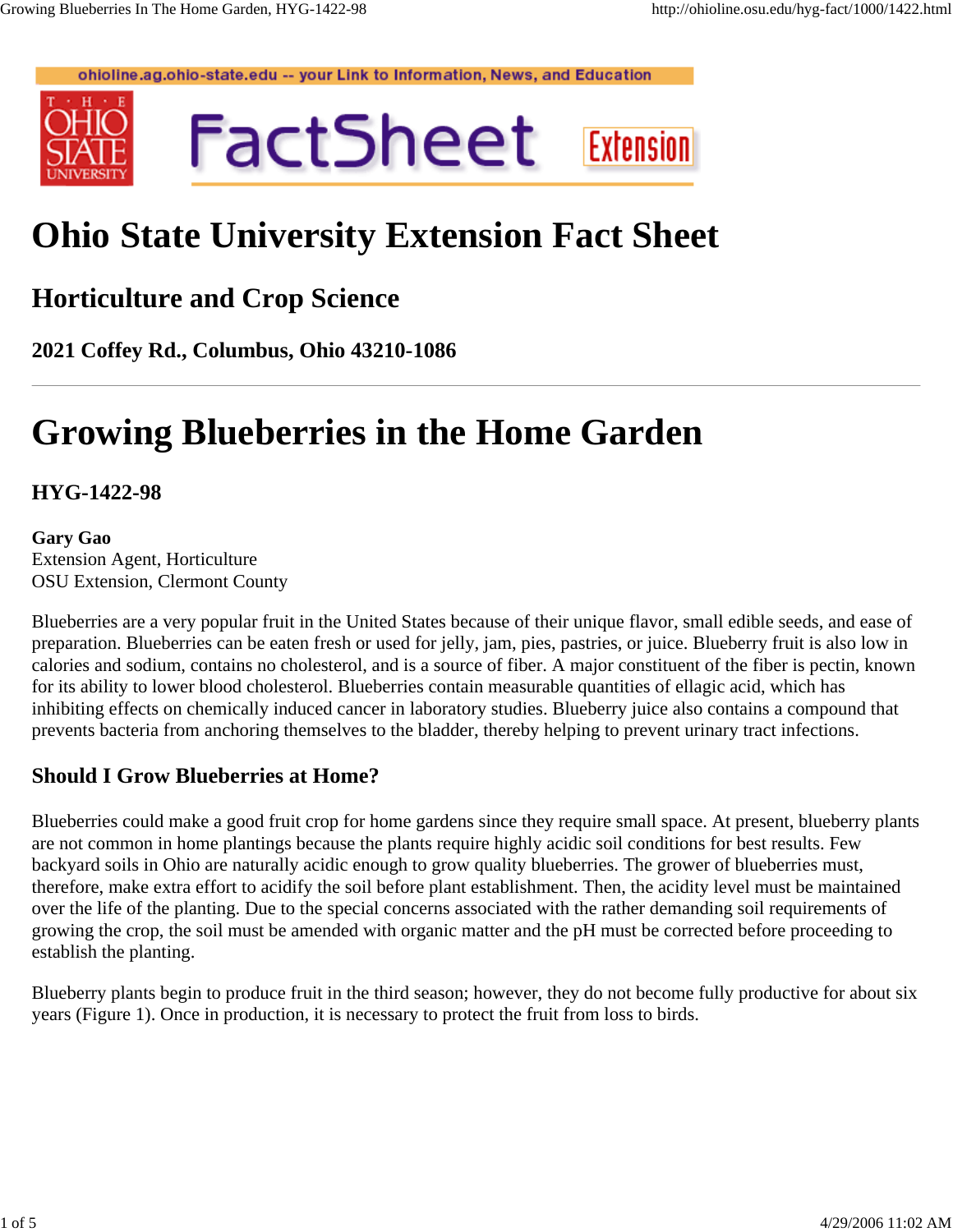

**Figure 1. A mature blueberry bush with attractive fruits.**

# **Blueberry Types and Cultivars**

There are three main types of blueberries: highbush, rabbiteye, and southern highbush. Only highbush blueberry is recommended for Ohio. Rabbiteye and southern highbush blueberries are recommended for the southern United States. There are many good blueberry cultivars available. Refer to Table 1 for recommended blueberry cultivars in Ohio. Highbush blueberries do not absolutely require two different cultivars for cross pollination purposes. However, bigger berries and higher yield will result from cross pollination, and thus it is desirable to plant at least two different cultivars.

| Table 1. Highbush cultivars of blueberries for Ohio plantings. |                       |                |                   |                              |                                                          |  |  |  |  |  |
|----------------------------------------------------------------|-----------------------|----------------|-------------------|------------------------------|----------------------------------------------------------|--|--|--|--|--|
| Cultivar                                                       | Ripening Season Yield |                | <b>Fruit Size</b> | <b>Fruit Quality Remarks</b> |                                                          |  |  |  |  |  |
| <b>Bluetta</b>                                                 | Early                 | Good           | Medium            | Fair                         | Vigorous, upright plant.                                 |  |  |  |  |  |
| Collins                                                        | Early                 | Fair           | Large             | Good                         | Hardy, vigorous, upright plant.                          |  |  |  |  |  |
| Bluejay                                                        | Mid-Season            | Moderate Large |                   | Good                         | Mummy berry resistant.                                   |  |  |  |  |  |
|                                                                | Bluecrop Mid-Season   | Good           | Large             | Medium                       | Productive, vigorous, hardy plant. Drought<br>resistant. |  |  |  |  |  |
|                                                                | Berkeley Mid-Season   | Good           | Large             | Medium                       | Hardy, vigorous, productive plant.                       |  |  |  |  |  |
| Herbert                                                        | Late Season           | Good           | Large             | Excellent                    | Vigorous, productive hardy plant.                        |  |  |  |  |  |
| Elliott                                                        | Late Season           | Good           | Very Large Good   |                              | Vigorous, hardy plant. Mummy berry resistant.            |  |  |  |  |  |

## **Climatic Requirements**

In general, the climate throughout Ohio is suited to the production of blueberries. Plants are generally not hardy when temperatures drop below -20F.

# **Site and Soil Requirements for Blueberry Production**

The highbush blueberry requires full sun for optimum yield and quality, and grows best where the soil is very acidic and well supplied with moisture. Soil pH should be in the range of 4 to 4.5 and have 4 to 7% organic matter or more.

On loam or clay loam soils, it is suggested that plants be grown on raised beds, 4 feet wide and 9 inches high for better water drainage. Such beds are not needed for production on sandy soils.

# **Soil Preparation**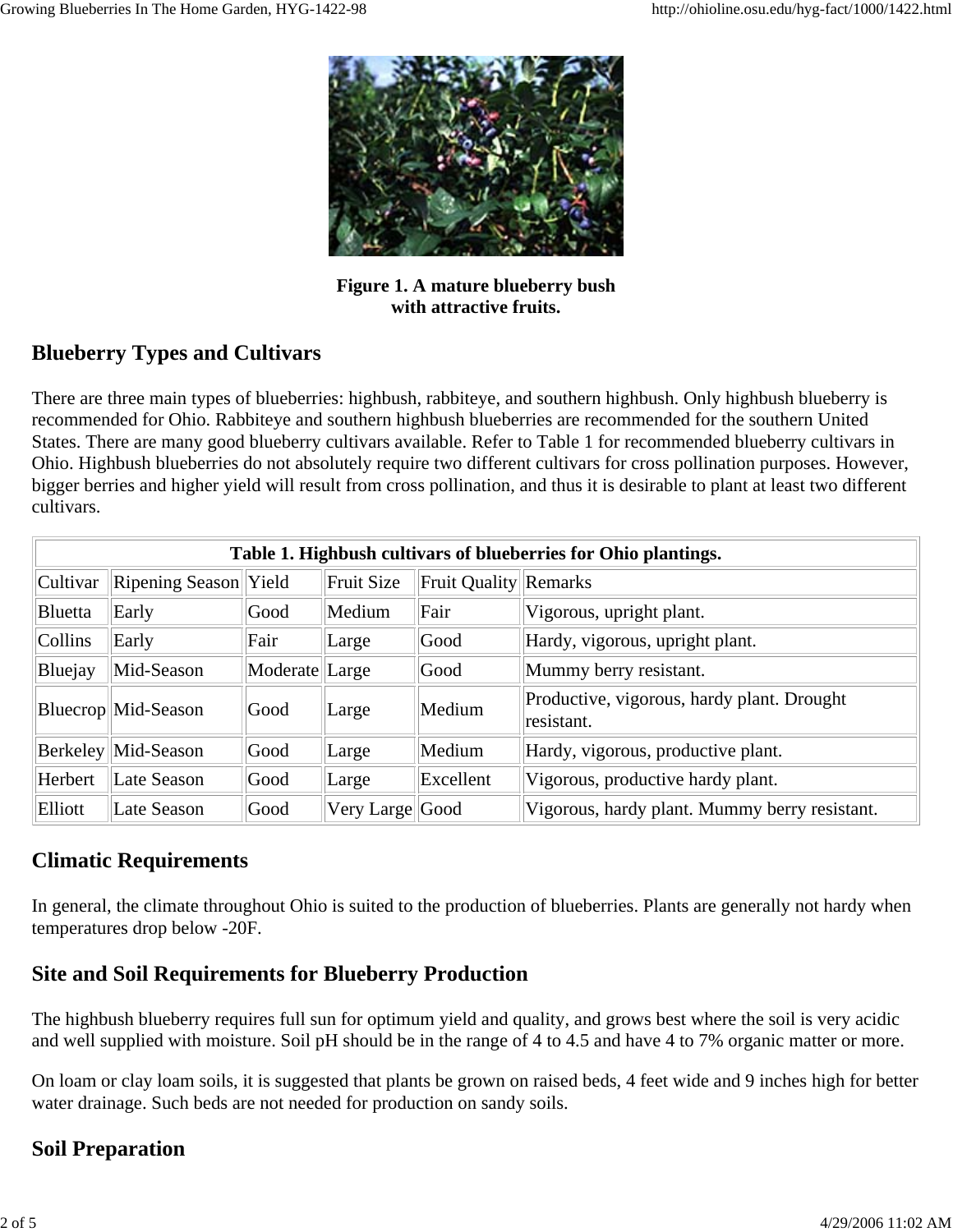It is very important to test soil for pH, lime index, nutrient status, and organic matter content before conducting soil preparation. Your soil should be tested twice; once before soil preparation and acidification, and once after sulfur and fertilizer have been added. Further adjustments may then be necessary. Your local Extension offices have soil-testing forms, bags, and instructions available. Increase soil organic matter by adding grass clippings, manure, or leaves (not red maple or beech) according to soil test recommendations. Incorporate the materials into the top 4 to 6 inches at least one year before planting.

### **Suggestions for Soil Acidification**

If soil pH is above 4.5, apply granular sulfur to lower soil pH. Refer to Table 2 for general guidelines for the amount of granular sulfur to apply to 100 square feet of soil to be acidified. The material should be well mixed throughout the top 4 inches of soil, three months before planting.

| Table 2. Amount of sulfur in pounds per 100 square feet required to<br>lower soil pH for blueberries.<br><b>Desired pH value for blueberries</b> |      |      |      |      |      |      |  |  |  |  |
|--------------------------------------------------------------------------------------------------------------------------------------------------|------|------|------|------|------|------|--|--|--|--|
|                                                                                                                                                  |      |      |      |      |      |      |  |  |  |  |
| soil pH                                                                                                                                          | sand | loam | clay | sand | loam | clay |  |  |  |  |
| 4.5                                                                                                                                              | 0.0  | 0.0  | 0.0  | 0.0  | 0.0  | 0.0  |  |  |  |  |
| 5.0                                                                                                                                              | 0.4  | 1.2  | 1.4  | 0.0  | 0.0  | 0.0  |  |  |  |  |
| 5.5                                                                                                                                              | 0.8  | 2.4  | 2.6  | 0.4  | 1.2  | 1.4  |  |  |  |  |
| 6.0                                                                                                                                              | 1.2  | 3.5  | 3.7  | 0.8  | 2.4  | 2.6  |  |  |  |  |
| 6.5                                                                                                                                              | 1.5  | 4.6  | 4.8  | 1.2  | 3.5  | 3.7  |  |  |  |  |
| 7.0                                                                                                                                              | 1.9  | 5.8  | 6.0  | 1.5  | 4.6  | 4.8  |  |  |  |  |
| 7.5                                                                                                                                              | 2.3  | 6.9  | 7.1  | 1.9  | 5.8  | 6.0  |  |  |  |  |
| Source: Midwest Small Fruit Pest Management Handbook, Bulletin 680                                                                               |      |      |      |      |      |      |  |  |  |  |

## **Planting**

At planting, dig a hole 18 inches deep and 18 inches wide and mix 1 cubic foot of peat moss with top soil until the hole is filled 4 inches from the top. Set the plant and cover the roots with the remaining peat-soil mix. In heavy soils, an equal amount of peat can be mixed with an equal amount of soil. Set plants 5 feet apart with rows 10 feet apart. Apply 4 inches of sawdust or wood-chip mulch in a 2 feet wide band after planting, and maintain a 4 inch depth and 4 feet band over the life of the planting.

## **Fertilizers**

Fertilizers for blueberry production are best applied using soil test results as a guide. At planting, apply 1/2 to 2/3 pound of ammonium sulfate (or 10 to 16 ounces of 10-10-10) per 100 feet of row 4 weeks after planting. Keep fertilizer at least 6 inches away from plant.

In the second through twelfth years, apply 1 to 1.5 pounds of ammonium sulfate (2 to 3 pounds of 10-10-10) per 100 feet of row each year for fertility and acidity maintenance. Apply 0.5 pound of the ammonium sulfate at bloom, and the remaining 0.5 pound 4 to 6 weeks later. If plant leaves become chlorotic, apply 2 to 3 ounces of ferrous sulfate or iron chelate around the base of the plants each year.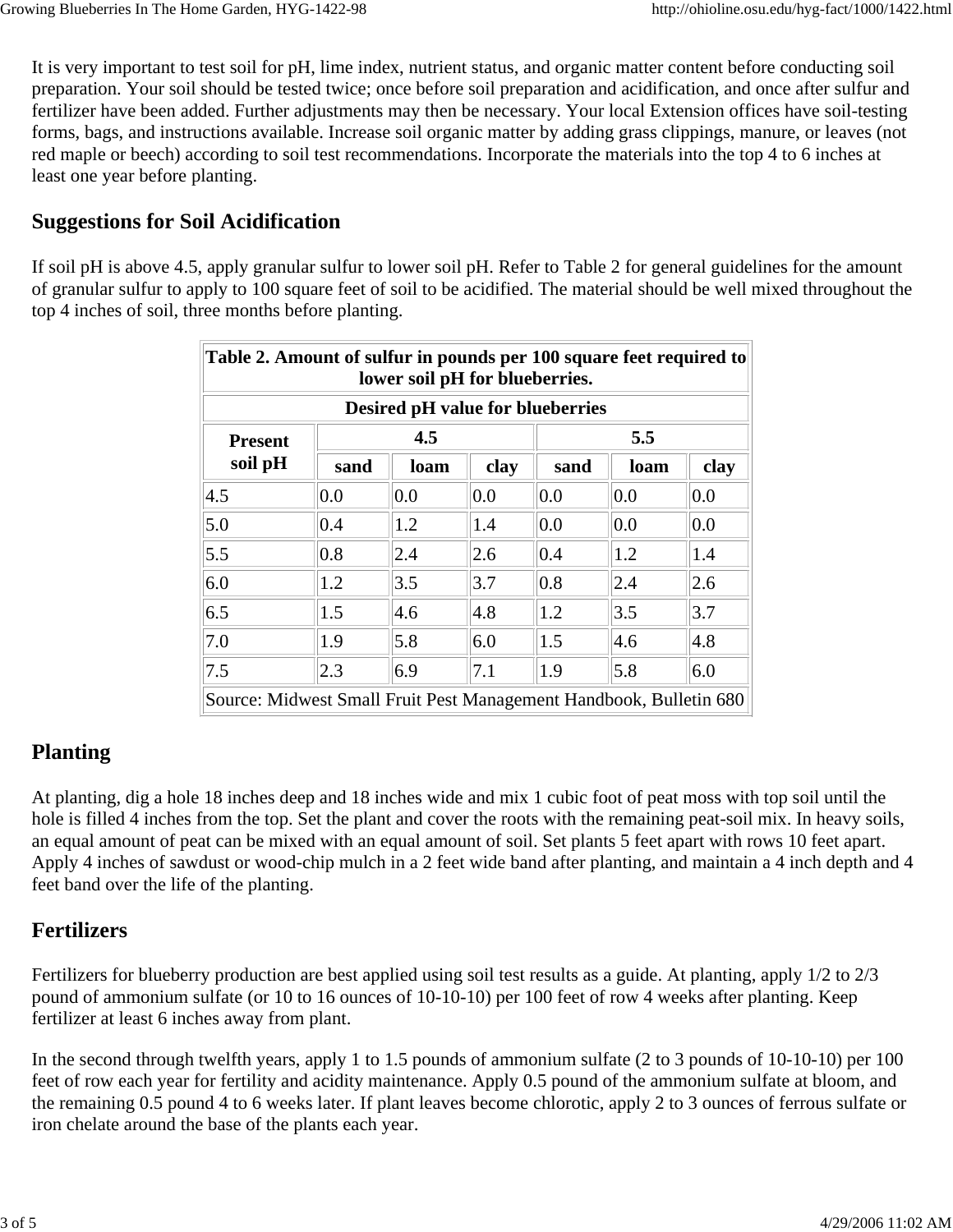# **Watering**

Blueberry bushes have very shallow root systems and are very sensitive to water fluctuations. They need at least 1 to 2 inches of water per week. In dry seasons, supplemental watering is essential to obtain good yields of high quality products. However, do not apply water after early September unless soil is very dry.

## **Pruning**

Blueberry plants normally do not need to be pruned for the first three years. Remove blossoms that appear in the year of planting and second year after planting to stimulate vigorous growth.

It is important to know the anatomy of a blueberry bush before attempting to prune blueberries (Figure 2). During the fourth year, the dormant plants should be pruned in mid-March. At this time, remove dead and weak branches and thin, terminal wood with small buds. Prune interior crossing branches to admit light to the center of the plant.



**Figure 2. Diagram of a blueberry bush.**

**Used with permission from** *Highbush Blueberry Production Guide***, NRAES-55, by NRAES, Cooperative Extension, 152 Riley-Robb Hall, Ithaca, New York 14853-5701. Phone: (607) 255-7654.**

In subsequent years, thin out older branches to force new growth. Tall-growing branches can be headed back and thin branches removed. Flower buds of blueberry bush are produced on tips and down the second year old shoots (Figure 3.) Blueberry bushes tend to produce smaller berries when they are over loaded with fruits. Hence, it is important not to have too many flower buds.